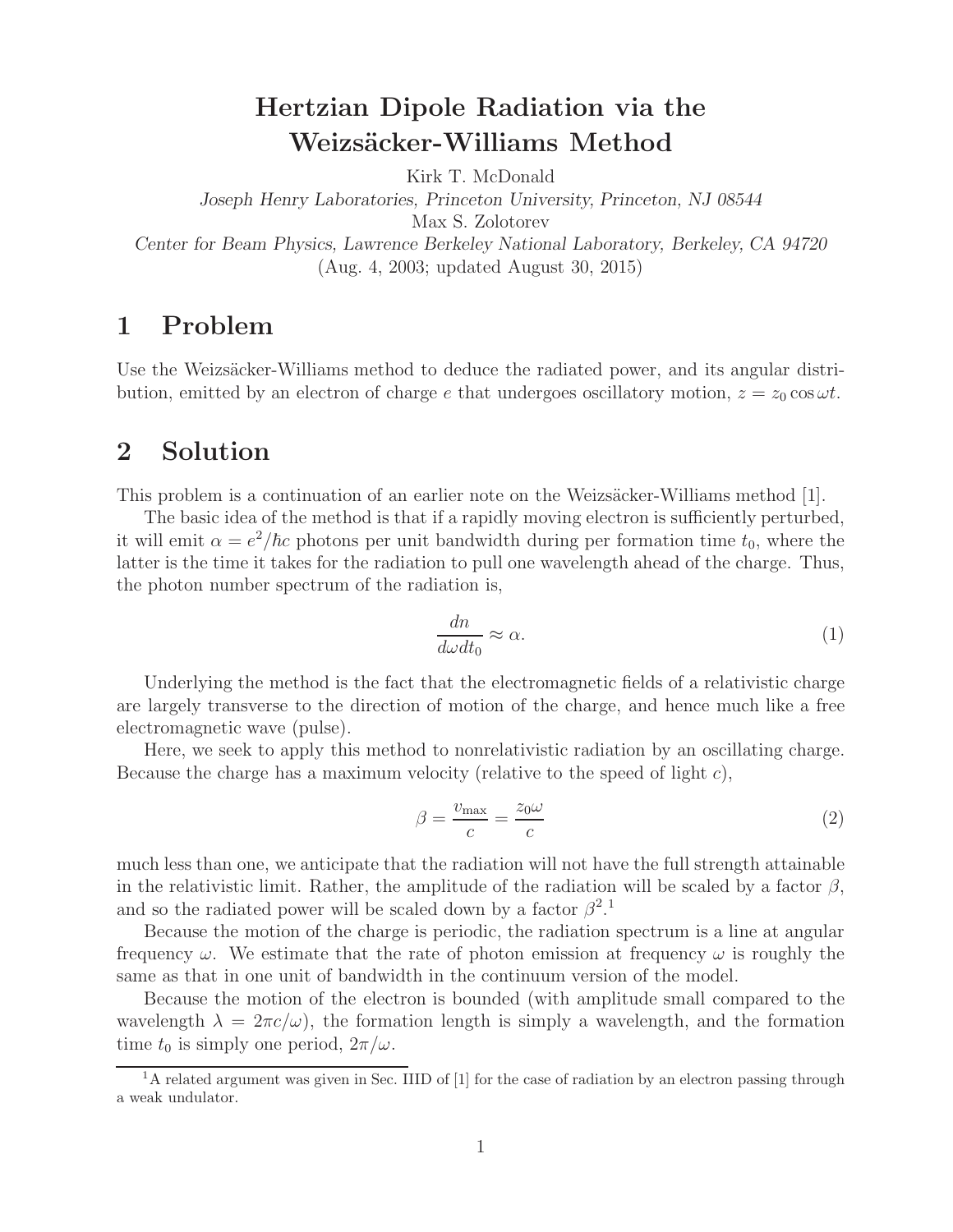Applying, the basic principle  $(1)$  of the Weizsäcker-Williams method, with the modifications described above for nonrelativistic, period motion of the charge, the number of photons radiated per unit time is,

$$
\frac{dN}{dt} \approx \alpha \beta^2 \frac{\omega}{2\pi} = \frac{e^2}{\hbar c} \frac{z_0^2 \omega^2}{c^2} \frac{\omega}{2\pi}.
$$
\n(3)

The radiated power is  $\hbar\omega$  times this,

$$
P = \hbar\omega \frac{dN}{dt} \approx \frac{(ez_0)^2 \omega^4}{2\pi c^3} = \frac{p_0^2 \omega^4}{2\pi c^3}.
$$
 (4)

where  $p_0 = ez_0$  is the (maximum) dipole moment of the electron. The result (4) is about 1/2 that of the usual expression for the time-averaged power from an oscillation dipole  $p = p_0 \cos \omega t$ ,

$$
\langle P \rangle = \frac{p_0^2 \omega^4}{3c^3} \,. \tag{5}
$$

The factor  $2\pi/3$  difference between forms (4) and (5) indicates that the effective bandwidth of the continuum that is "squeezed" into the line spectrum is only about 1/2 unit, rather than one as assumed above.

Some care is required to determine the angular distribution of the radiation from the Weizsäcker-Williams perspective. One might be tempted to argue that the radiation will be emitted preferentially in the direction of velocity **v** of the charge, because wavelike fields that surround the charge (its cloud of "virtual photons") have  $\mathbf{E} \times \mathbf{B}$  largely parallel to **v**. And indeed, in the relativistic limit the radiation is emitted primarily in the **v** direction. However, the present problem is in the nonrelativistic limit, in which the average velocity of the charge is zero, so we must look elsewhere for a description of the angular distribution.

A useful argument is based on the radiation reaction. Power is emitted by the oscillating charge, so we expect a back reaction on the charge. This reaction must come from the interaction of the charge with the radiation fields. The power of the reaction force is,

$$
P_{\text{react}} = \mathbf{F}_{\text{react}} \cdot \mathbf{v} = e \mathbf{E}_{\text{react}} \cdot \mathbf{v} = e \mathbf{E}_{\text{rad}} \cdot \mathbf{v}.
$$
 (6)

To provide the required radiation reaction, the electric field  $\mathbf{E}_{rad}(\theta)$  of the radiation at angle  $\theta$  to the z-axis must have a large component along the direction of **v**, *i.e.*, along the z axis in the present problem. Because the electric field of the radiation is transverse to the direction of propagation of the radiation, when the direction of propagation makes angle  $\theta$  to the z-axis, the direction of the electric field makes the complementary angle  $90° - \theta$  to the zaxis. This indicates that the electric field of radiation emitted at angle  $\theta$  with respect to the z-axis varies as  $\sin \theta$  (rather than  $\cos \theta$  as would be too naïvely inferred from the previous paragraph).

The radiated power goes as the square of the electric field, so the angular distribution corresponding to eq. (4) is,

$$
\frac{dP}{d\Omega} = \frac{3p_0^2 \omega^4}{8\pi^2 c^3} \sin^2 \theta.
$$
\n(7)

Or, applying the factor  $2\pi/3$ , we recover the usual Hertzian expression,

$$
\frac{d\langle P\rangle}{d\Omega} = \frac{p_0^2 \omega^4}{4\pi c^3} \sin^2 \theta.
$$
\n(8)